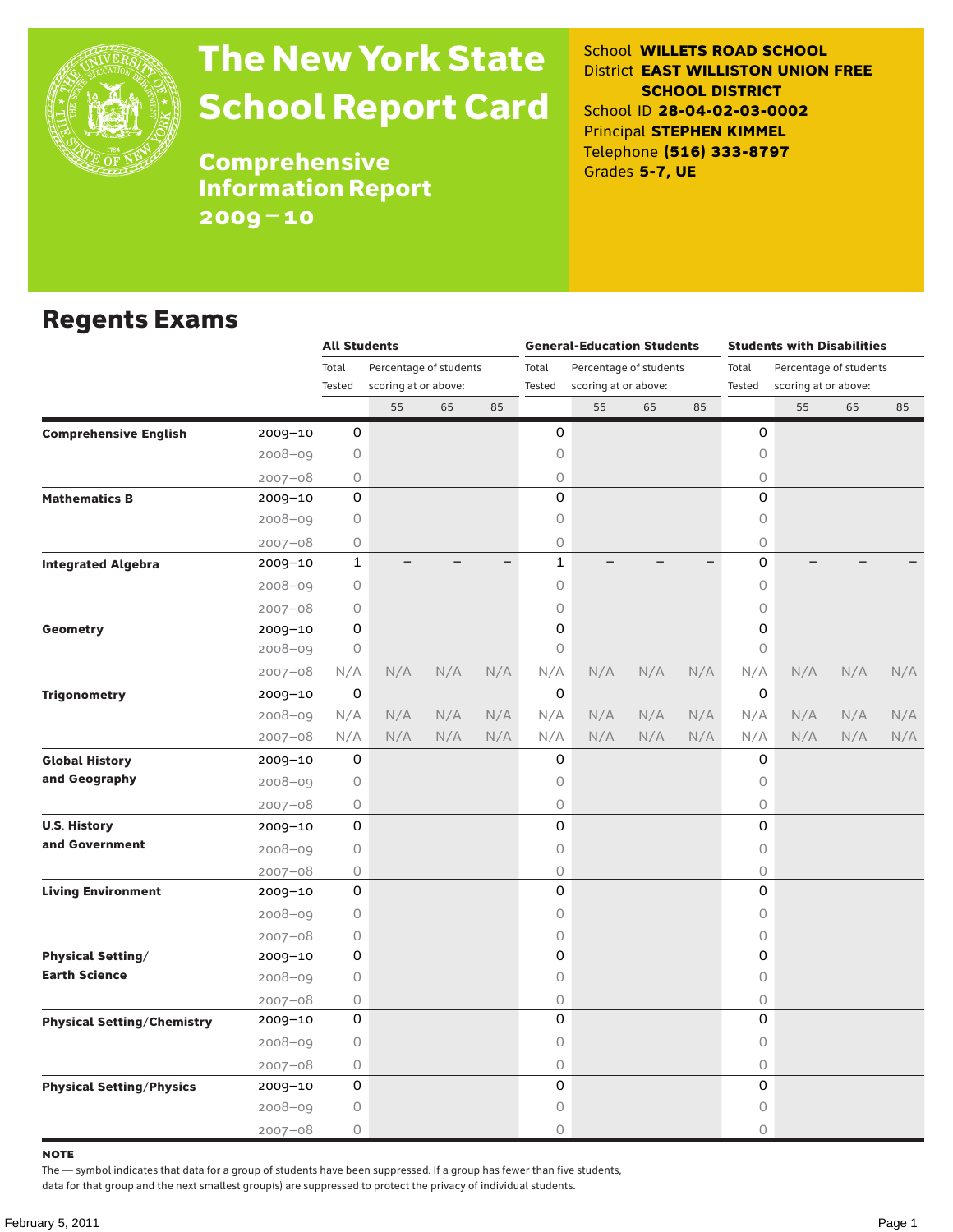School ID 28-04-02-03-0002

School **WILLETS ROAD SCHOOL**<br>School ID 28-04-02-03-0002<br>**DISTRICT** DISTRICT

### New York State English as a Second Language Achievement Test (NYSESLAT)

|                  |             |       | <b>All Students</b> |                                                                  |                          |                | <b>General-Education Students</b>                                |                          |                | <b>Students with Disabilities</b><br>Percent of students scoring<br>Tested in each performance level:<br>Begin. Interm. Adv. |  |       |  |
|------------------|-------------|-------|---------------------|------------------------------------------------------------------|--------------------------|----------------|------------------------------------------------------------------|--------------------------|----------------|------------------------------------------------------------------------------------------------------------------------------|--|-------|--|
|                  |             | Total |                     | Percent of students scoring<br>Tested in each performance level: |                          | Total          | Percent of students scoring<br>Tested in each performance level: |                          | Total          |                                                                                                                              |  |       |  |
|                  |             |       |                     | Begin. Interm. Adv.                                              | Prof.                    |                | Begin. Interm. Adv.                                              | Prof.                    |                |                                                                                                                              |  | Prof. |  |
| <b>Listening</b> | 2009-10     | 0     |                     |                                                                  |                          | 0              |                                                                  |                          | 0              |                                                                                                                              |  |       |  |
| and Speaking     | $2008 - 09$ | 0     |                     |                                                                  |                          | 0              |                                                                  |                          | 0              |                                                                                                                              |  |       |  |
| $(Grades K-1)$   | $2007 - 08$ | 0     |                     |                                                                  |                          | $\bigcirc$     |                                                                  |                          | 0              |                                                                                                                              |  |       |  |
| <b>Reading</b>   | $2009 - 10$ | 0     |                     |                                                                  |                          | 0              |                                                                  |                          | 0              |                                                                                                                              |  |       |  |
| and Writing      | 2008-09     | 0     |                     |                                                                  |                          | $\circ$        |                                                                  |                          | $\circ$        |                                                                                                                              |  |       |  |
| $(Grades K-1)$   | $2007 - 08$ | 0     |                     |                                                                  |                          | $\circ$        |                                                                  |                          | 0              |                                                                                                                              |  |       |  |
| <b>Listening</b> | $2009 - 10$ | 0     |                     |                                                                  |                          | 0              |                                                                  |                          | 0              |                                                                                                                              |  |       |  |
| and Speaking     | $2008 - 09$ | 0     |                     |                                                                  |                          | 0              |                                                                  |                          | $\circ$        |                                                                                                                              |  |       |  |
| $(Grades 2-4)$   | $2007 - 08$ | 0     |                     |                                                                  |                          | $\bigcirc$     |                                                                  |                          | $\circ$        |                                                                                                                              |  |       |  |
| <b>Reading</b>   | $2009 - 10$ | 0     |                     |                                                                  |                          | 0              |                                                                  |                          | 0              |                                                                                                                              |  |       |  |
| and Writing      | $2008 - 09$ | 0     |                     |                                                                  |                          | $\circ$        |                                                                  |                          | $\circ$        |                                                                                                                              |  |       |  |
| $(Grades 2-4)$   | $2007 - 08$ | 0     |                     |                                                                  |                          | 0              |                                                                  |                          | 0              |                                                                                                                              |  |       |  |
| Listening        | $2009 - 10$ | 3     |                     |                                                                  | $\overline{\phantom{0}}$ | $\overline{c}$ |                                                                  |                          | $\mathbf{1}$   |                                                                                                                              |  |       |  |
| and Speaking     | $2008 - 09$ | 3     |                     |                                                                  |                          | $\mathbf 1$    |                                                                  |                          | $\overline{2}$ |                                                                                                                              |  |       |  |
| $(Grades 5-6)$   | $2007 - 08$ | 4     |                     |                                                                  | $\qquad \qquad -$        | $\overline{2}$ |                                                                  | $\overline{\phantom{0}}$ | 2              |                                                                                                                              |  |       |  |
| <b>Reading</b>   | $2009 - 10$ | 3     |                     |                                                                  | $\overline{\phantom{0}}$ | $\overline{c}$ |                                                                  | -                        | 1              |                                                                                                                              |  |       |  |
| and Writing      | $2008 - 09$ | 3     |                     |                                                                  |                          | 1              |                                                                  |                          | 2              |                                                                                                                              |  |       |  |
| $(Grades 5-6)$   | $2007 - 08$ | 4     |                     |                                                                  | $\qquad \qquad -$        | $\overline{2}$ |                                                                  |                          | $\overline{2}$ |                                                                                                                              |  |       |  |
| <b>Listening</b> | $2009 - 10$ | 0     |                     |                                                                  |                          | 0              |                                                                  |                          | 0              |                                                                                                                              |  |       |  |
| and Speaking     | $2008 - 09$ | 4     |                     |                                                                  |                          | $\overline{2}$ |                                                                  |                          | $\overline{2}$ |                                                                                                                              |  |       |  |
| (Grades $7-8$ )  | $2007 - 08$ | 3     |                     |                                                                  | $\overline{\phantom{0}}$ | $\mathbf 1$    |                                                                  |                          | $\overline{2}$ |                                                                                                                              |  |       |  |
| <b>Reading</b>   | $2009 - 10$ | 0     |                     |                                                                  |                          | 0              |                                                                  |                          | 0              |                                                                                                                              |  |       |  |
| and Writing      | $2008 - 09$ | 4     |                     |                                                                  |                          | $\overline{c}$ |                                                                  |                          | $\overline{2}$ |                                                                                                                              |  |       |  |
| (Grades $7-8$ )  | $2007 - 08$ | 3     |                     |                                                                  |                          | $\mathbf 1$    |                                                                  |                          | 2              |                                                                                                                              |  |       |  |
| <b>Listening</b> | $2009 - 10$ | 0     |                     |                                                                  |                          | 0              |                                                                  |                          | 0              |                                                                                                                              |  |       |  |
| and Speaking     | $2008 - 09$ | 0     |                     |                                                                  |                          | $\circ$        |                                                                  |                          | $\circ$        |                                                                                                                              |  |       |  |
| $(Grades g-12)$  | $2007 - 08$ | 0     |                     |                                                                  |                          | $\bigcirc$     |                                                                  |                          | $\circ$        |                                                                                                                              |  |       |  |
| <b>Reading</b>   | $2009 - 10$ | 0     |                     |                                                                  |                          | 0              |                                                                  |                          | 0              |                                                                                                                              |  |       |  |
| and Writing      | $2008 - 09$ | 0     |                     |                                                                  |                          | 0              |                                                                  |                          | 0              |                                                                                                                              |  |       |  |
| $(Grades g-12)$  | $2007 - 08$ | 0     |                     |                                                                  |                          | 0              |                                                                  |                          | 0              |                                                                                                                              |  |       |  |

#### **NOTE**

The — symbol indicates that data for a group of students have been suppressed. If a group has fewer than five students,

data for that group and the next smallest group(s) are suppressed to protect the privacy of individual students.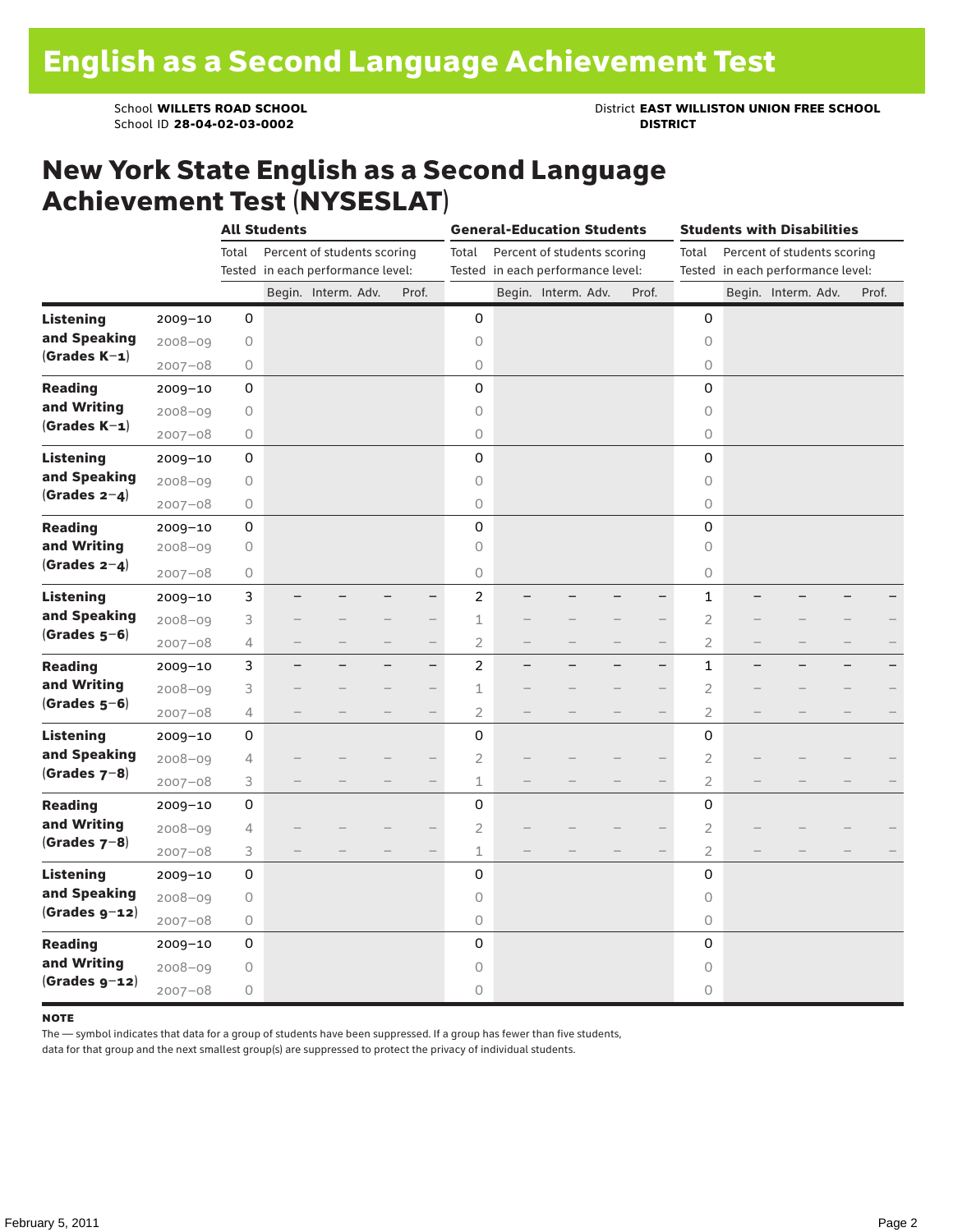School ID **28-04-02-03-0002 DISTRICT**

# Elementary/Middle-Level Social Studies 2009–10

|                            |       | <b>All Students</b>                                |       | <b>General-Education Students</b> |       |                                                    |    |    |                                                             | <b>Students with Disabilities</b> |    |     |     |     |                |
|----------------------------|-------|----------------------------------------------------|-------|-----------------------------------|-------|----------------------------------------------------|----|----|-------------------------------------------------------------|-----------------------------------|----|-----|-----|-----|----------------|
|                            | Total | Percentage of students<br>Tested scoring at level: |       |                                   | Total | Percentage of students<br>Tested scoring at level: |    |    | Percentage of students<br>Total<br>Tested scoring at level: |                                   |    |     |     |     |                |
|                            |       |                                                    |       | 3                                 | 4     |                                                    |    |    |                                                             | 4                                 |    |     |     |     | $\overline{4}$ |
| <b>Elementary</b><br>Level | 134   | 1%                                                 | $1\%$ | 34%                               | 63%   | 116                                                | 0% | 0% | 30%                                                         | 70%                               | 18 | 11% | 11% | 61% | 17%            |
| <b>Middle Level</b>        |       |                                                    |       |                                   |       | 0                                                  |    |    |                                                             |                                   | 0  |     |     |     |                |

#### 2006 Total Cohort Performance on Regents Exams After Four Years

|                                        |                 | <b>All Students</b>                             |              |                  | <b>General-Education Students</b>               |              | <b>Students with Disabilities</b> |                                    |  |                    |  |  |
|----------------------------------------|-----------------|-------------------------------------------------|--------------|------------------|-------------------------------------------------|--------------|-----------------------------------|------------------------------------|--|--------------------|--|--|
|                                        | Cohor<br>Enroll | Percentage of<br>students scoring:<br>$55 - 64$ | 65-84 85-100 | Cohoi<br>o.<br>ᇛ | Percentage of<br>students scoring:<br>$55 - 64$ | 65-84 85-100 | Cohort<br>o,<br>멷                 | Percentage of<br>students scoring: |  | 55-64 65-84 85-100 |  |  |
| <b>Global History</b><br>and Geography | 0               |                                                 |              | 0                |                                                 |              | 0                                 |                                    |  |                    |  |  |
| <b>U.S. History</b><br>and Government  | 0               |                                                 |              | 0                |                                                 |              | 0                                 |                                    |  |                    |  |  |
| <b>Science</b>                         | 0               |                                                 |              | 0                |                                                 |              | 0                                 |                                    |  |                    |  |  |

## New York State Alternate Assessments (NYSAA) 2009–10

|                         | <b>All Students</b> |                                                |               |   |   |  |  |  |  |  |
|-------------------------|---------------------|------------------------------------------------|---------------|---|---|--|--|--|--|--|
|                         | Total               | Number of students scoring<br>Tested at Level: |               |   |   |  |  |  |  |  |
|                         |                     | 1                                              | $\mathcal{P}$ | 3 | 4 |  |  |  |  |  |
| <b>Elementary Level</b> |                     |                                                |               |   |   |  |  |  |  |  |
| Social Studies          | 0                   |                                                |               |   |   |  |  |  |  |  |
| <b>Middle Level</b>     |                     |                                                |               |   |   |  |  |  |  |  |
| Social Studies          | 0                   |                                                |               |   |   |  |  |  |  |  |
| <b>Secondary Level</b>  |                     |                                                |               |   |   |  |  |  |  |  |
| English Language Arts   | O                   |                                                |               |   |   |  |  |  |  |  |
| <b>Mathematics</b>      | O                   |                                                |               |   |   |  |  |  |  |  |
| Social Studies          | O                   |                                                |               |   |   |  |  |  |  |  |
| Science                 | O                   |                                                |               |   |   |  |  |  |  |  |

The New York State Alternate Assessment (NYSAA) is for students with severe cognitive disabilities. Results for students taking the NYSAA in English language arts, mathematics, and science at the elementary and middle levels are available in the *Accountability and Overview Report* part of *The New York State Report Card*.

The — symbol indicates that data for a group of students have been suppressed. If a group has fewer than five students, data for that group and the next smallest group(s) are suppressed to protect the privacy of individual students.

**NOTE**